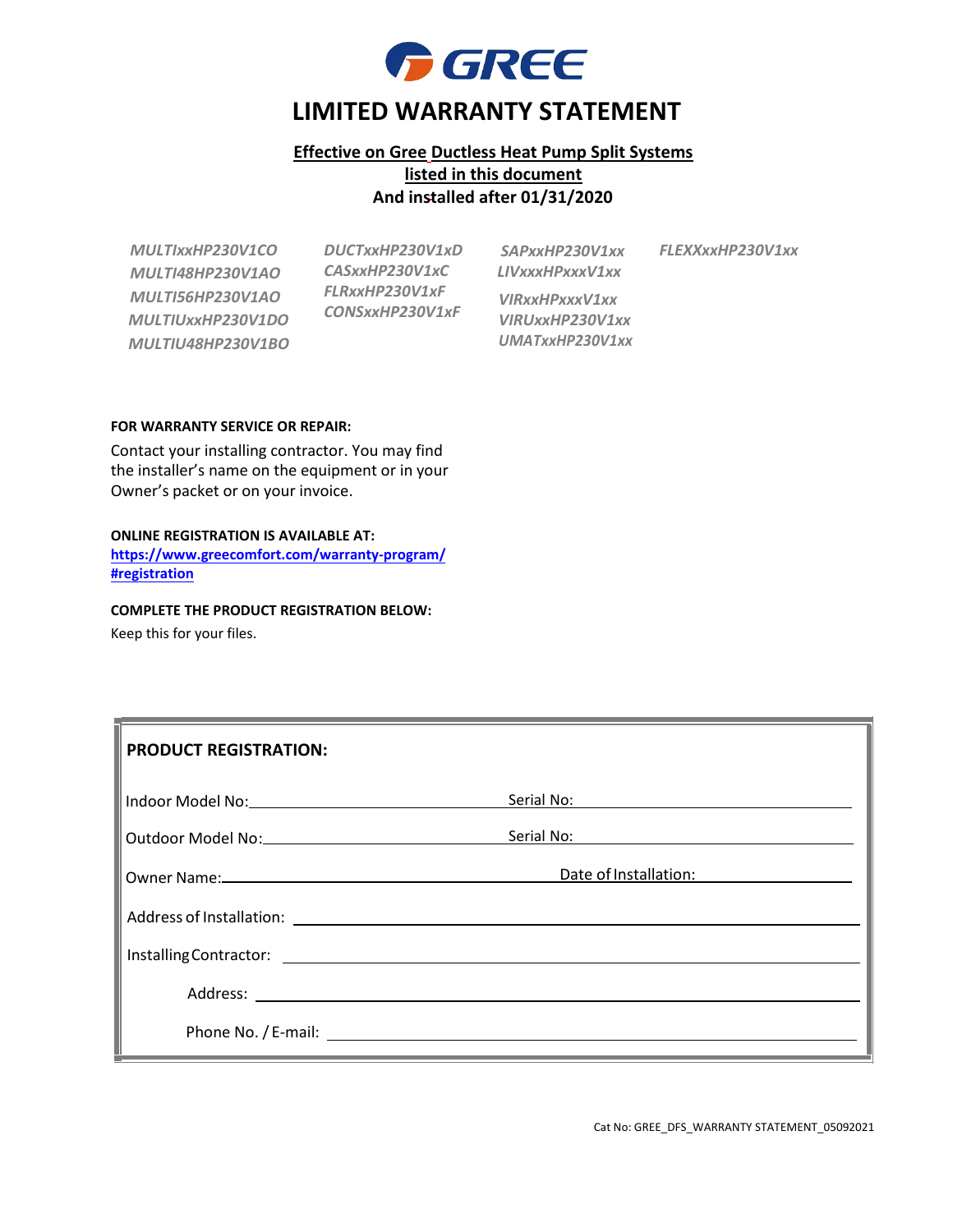

# **WARRANTY COVERAGE**

GREE distributor (hereinafter "Company") warrants this product against failure due to defect in materials or workmanship under normal use and maintenance as follows. All warranty periods begin on the date of original installation. If the date cannot be verified, the warranty period begins one hundred twenty (120) days from date of manufacture. If a part fails due to defect during the applicable warranty period, Company will provide a new or remanufactured part, at Company's option, to replace the failed defective part at no charge for the part. This limited warranty is subject to all provisions, conditions, limitations and exclusions listed below.

### **SELECT DEALER WARRANTY - Unit must be purchased and installed by a certified GREE Select Dealer.**

- A warranty period of **Ten (10) Years on all Parts** and **Ten (10) Years on the Compressor** is only offered when registering a complete new GREE system (indoor and outdoor unit) to the original registered end user/homeowner when installed in a residential application.
- Unit must be installed in an owner-occupied location with the original homeowner who purchased the unit.
- The standard **Five (5) Years on all Parts and Five (5) Years on the Compressor** applies to FLEXX unit installation of Indoor or Outdoor unit only; all corresponding new Indoor and Outdoor Unit model and serial numbers must be entered in order to complete the registration. When registering a new Indoor or Outdoor Unit ONLY to existing equipment, all model and serial numbers of existing equipment must be entered in order to complete the registration.

#### **STANDARD WARRANTY**

• A warranty period of **Five (5) Years on all Parts and Five (5) Years on the Compressor** when installed in a residential and any non-owner occupied application. Registration of installation is strongly recommended.

#### **COMMERCIAL WARRANTY**

• A warranty period of **One (1) Year on all Parts and Five (5) Years on the Compressor** when installed in commercial applications.

#### **CONTROLS WARRANTY**

• A warranty period of **90 days on GREE branded controls** from purchase date.

This Limited Warranty Statement applies only to systems that are properly installed by a state certified or licensed HVAC contractor, under applicable local and state law in accordance with all applicable building codes and permits; GREE installation and operation instructions and good trade practices. Defective parts must be returned to the distributor through a registered servicing dealer for credit.

### **LIMITED WARRANTY STATEMENT**

**LIMITATIONS OF WARRANTIES:** ALL IMPLIED WARRANTIES AND/OR CONDITIONS (INCLUDING IMPLIED WARRANTIES OR CONDITIONS OF MERCHANTABILITY AND FITNESS FOR A PARTICULAR USE OR PURPOSE) ARE LIMITED TO THE DURATION OF THIS LIMITED WARRANTY. SOME STATES DO NOT ALLOW LIMITATIONS ON HOW LONG AN IMPLIED WARRANTY OR CONDITION LASTS, SO THE ABOVE MAY NOT APPLY TO YOU. THE EXPRESS WARRANTIES MADE IN THIS WARRANTY ARE EXCLUSIVE AND MAY NOT BE ALTERED, ENLARGED, OR CHANGED BY ANY DISTRIBUTOR, DEALER, OR OTHER PERSON, WHATSOEVER.